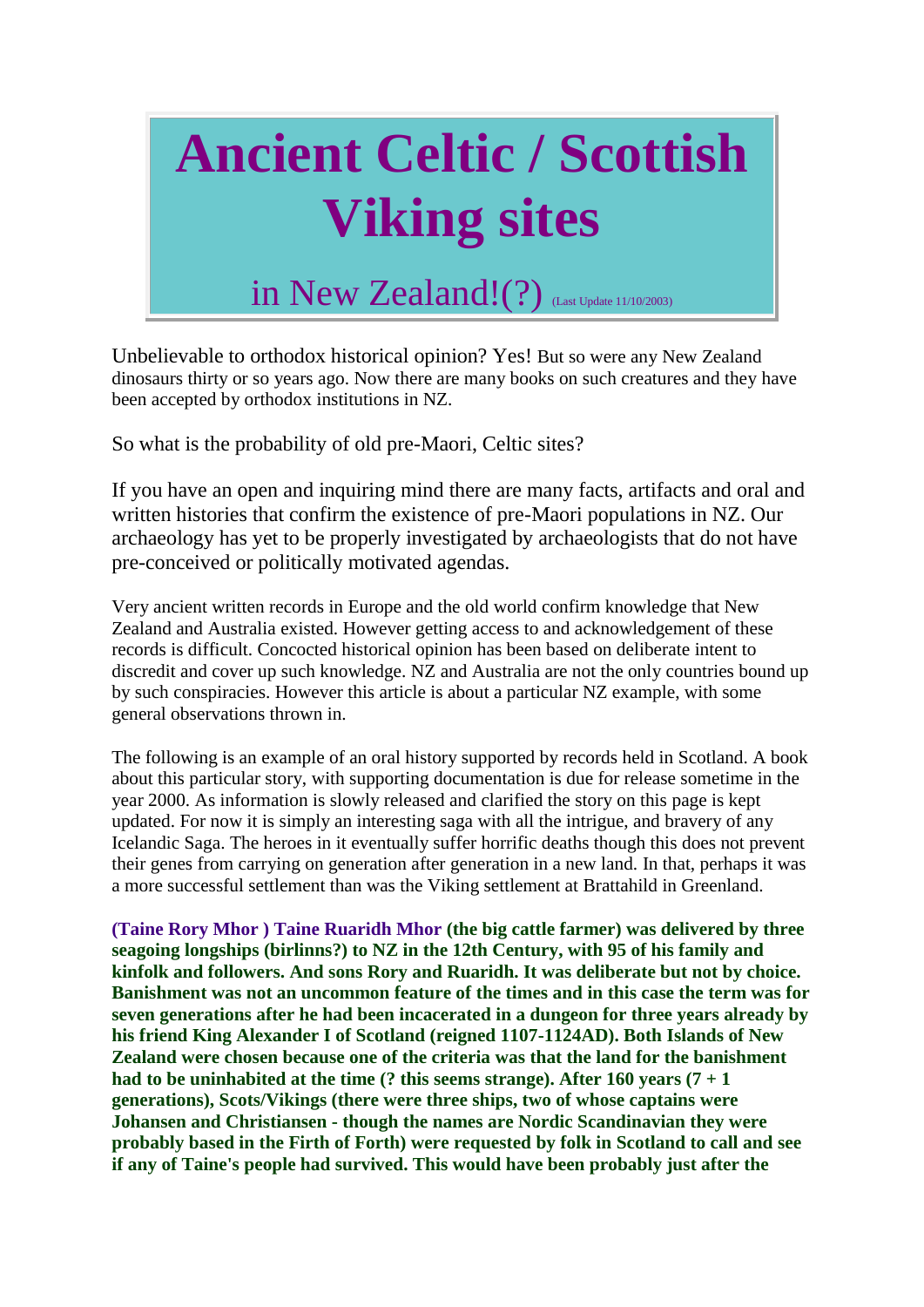**reign of King Alexander III of Scotland (reigned 1249-1286) and during the reign of Edward I of England. He invaded Scotland in 1296. This was a turbulent time in Scotland. It was the time of Wallace, of Bruce, the battles of Stirling Bridge and Falkirk. The execution of Wallace and eventually the Coronation of Robert the Bruce and leading up to the battle of Bannockburn in 1314. Times perhaps when no-one had the time or resources to maintain communication with kinfolk a world away.** *So back to the story.*

**Men in Taine's lineage were often well over 7 foot tall and generally had red hair, blue eyes and fair complexions. They had been provided with a very small number of sheep and cattle, and enough provisions to last three months, but no tools. Why such treatment was metted out remains the knowledge of modern descendants. The survival of Taine's group was initially in their own hands and by the will of God. Their existence was meagre. Eventually some tools were obtained by trade with visiting Portuguese, and the colony grew. It is said Taine was responsible for introducing particular trees and that there may be connection between Taine and "Tane" the name used by Maoris for the God of the forest. Taine in old Gaelic is apparently pronounced the same as Tane in Maori.** 

*(The written Maori language is just an Anglicised/Germanic spelling of the oral language Maoris were using when the English language oriented modern European settlement started. Early European documents and manuscriptions use quite different spellings for many Maori words and it is only through later standardisation that current spellings are used.)* 

**The story goes that after sailing from somewhere on the east coast of Scotland (probably Perth/Fifeshire) the fleet of three ships sailed north ot Orkney. They then sailed the length of the Atlantic and around the south of Africa. The voyagers passed by the Australian coast indicated by a large land with a lack of fresh water and the presence of black people. The aim of the voyage was to deposit the people being banished in unpopulated land. The voyagers then reached what is now New Zealand and passed through what is now Cook Strait. This determined there were two separate pieces of land. The voyage then continued south and around the southern reaches of the South island until the land that was similar to Thule (ie Norway and also land west of Greenland and North of Baffin island). This is New Zealands region of fjords now known as Fiordland and it was passed as they again sailed north. They came to a region that had recently been subjected to earthquakes, such that much rock had fallen from high mountains. The outward journey had taken many weeks. On passing the worst of the earthquake damage they came to a narrow coastal plain from which the mountains rose steeply, but which permitted sufficient room between mountains and sea to set up a settlement. The cattle were able to be there without being able to wander away - the mountains behind, the sea in front and streams to north and south prevented wandering. There was plentiful loose rock suitable for building a dwelling in the style of a Scottish black house capable of housing 45 people plus animals. (In a black house the cattle occupied one end of the dwelling and the people the other which had a hearth usually no chimney or windows. The roof of such dwellings were vegetation over beams covered by turf - often quite thick. Smoke from the fire was often just left to filter out through the roof rather than having a full open chimney. This smoky environment provides inhabitants some protection from sandflies/biting midges as would definately be required in South Westland). An alternative temporary dwelling may have made by the typical method of overturning one of the Viking ships and supporting it on two rows of rocks which follow the lines of the ships strakes thus leaving the outline of a boat.**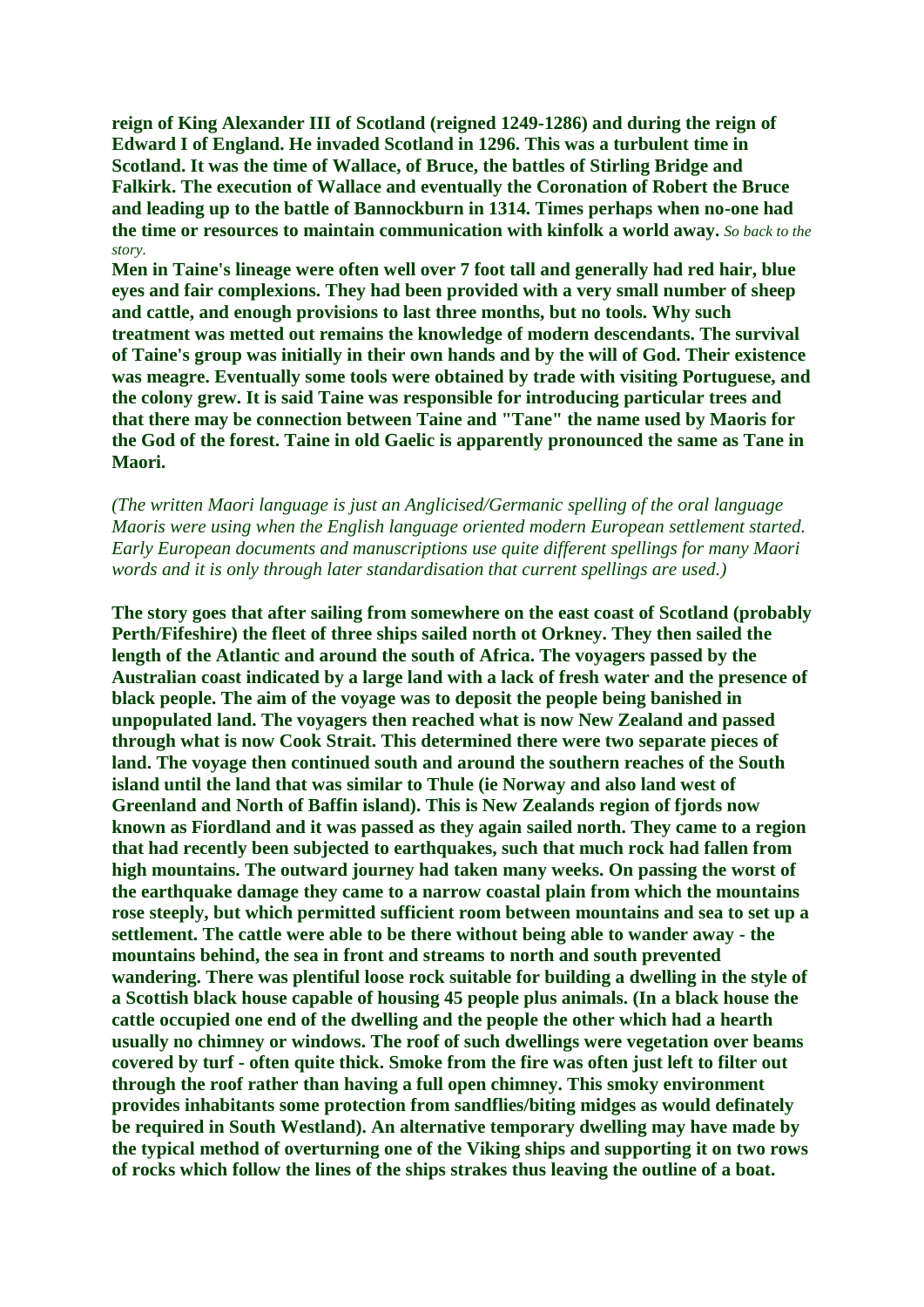**This style is common wherever Vikings or seafarers of the time had stop overs. As there were 90 people to be settled in two separate places in the new land, when the initial dwelling was complete, it was time to leave 45 behind with their share of the animals and to take the other 45 north to the other separate piece of land (now known as the North Island). The two troublesome sons Rory and Ruaridh were to be separated and not to have any means of communication. A settlement was established in the North Island and it is quite possible a place somewhere near Kawhia or Raglan was chosen (or even further north near the Hokianga Harbour). The journal of the voyage indicates Mt Egmont (or Taranaki - it is possible Tara naki has gaelic roots, "tara" meaning a high place in gaelic) had smoke coming from it. Being aware what volcanoes could do, the voyagers with the second group of 45 proceeded further north for safety. There is sufficient evidence in the Kawhia Raglan region to suggest the probability of initial settlement in this area, but only the opportunity and execution of open archaeological investigation can confirm this.** 

*(On suggesting lingual remnants within the Maori language of Gaelic/Celtic influences such as "Tara". It could be mentioned that places such as Manaia peak at Whangarei Heads could also have an element of Gaelic linguistics. Possibly from the later Gaelic settlers from Nova Scotia, but who knows?. How far had a previous Gaelic or Scots lingo contributed to the language of pre-1800 European folk in this country? We could add Portuguese and Spanish to such a query.)* 

**With both groups provided with a dwelling and their animals, plus some plants and seeds, they were now abandoned to the will of God and their ability to survive. The delivery ships sailed off to return to Scotland. The plants were the Orkney Beech (now extinct in Orkney and on the Scottish mainland - was this the tree called "iron wood" that Cumberlands men so effectively eliminated from Scotland?), the Rowan tree and the linen flax plant. There were also rye, oats, barley and probably the grain called beer in Scotland, as well a some grasses (seed) that would help nourish the cattle. Some grass seeds were also used for medicinal purposes and nettle would have been included (nettle grows in the NZ scrub and bushlands to this day).**

**The first settlement suffered immensely from incessant rains and was ultimately abandoned for better conditions further north. But it was a long time before communication between the two separate groups was achieved as the lack of tools meant conditions and any seacraft were very primitive until the opportunity for trade occurred - which it did with other voyagers (Portuguese?).**

**So began possibly the first European settlement of NZ. Genetic traces of these Scots folk are still evident in Maori - those of tall stature, red hair and fairer skin, even blue eyes. Often thought to be of modern European Maori interbreeding. Old Maori well know of this older genetic trait that predates modern European settlement by many generations.**

**As for voyagers across the Indian Ocean reaching the shores of NZ? The west coast of NZ is littered with ancient boat timbers. Those of Spanish or Portuguese caravels, possibly even Phonecian and Egyptian craft and even others. Even helmets, breast plates, and a tamil bell have been found. It appears that these early Scots eventually traded with Portuguese. So what is the honest and real history of our land? We haven't looked closely or intelligently enough and it seems if it is left to the Government and Official historians we'll all be left in the dark for ever.**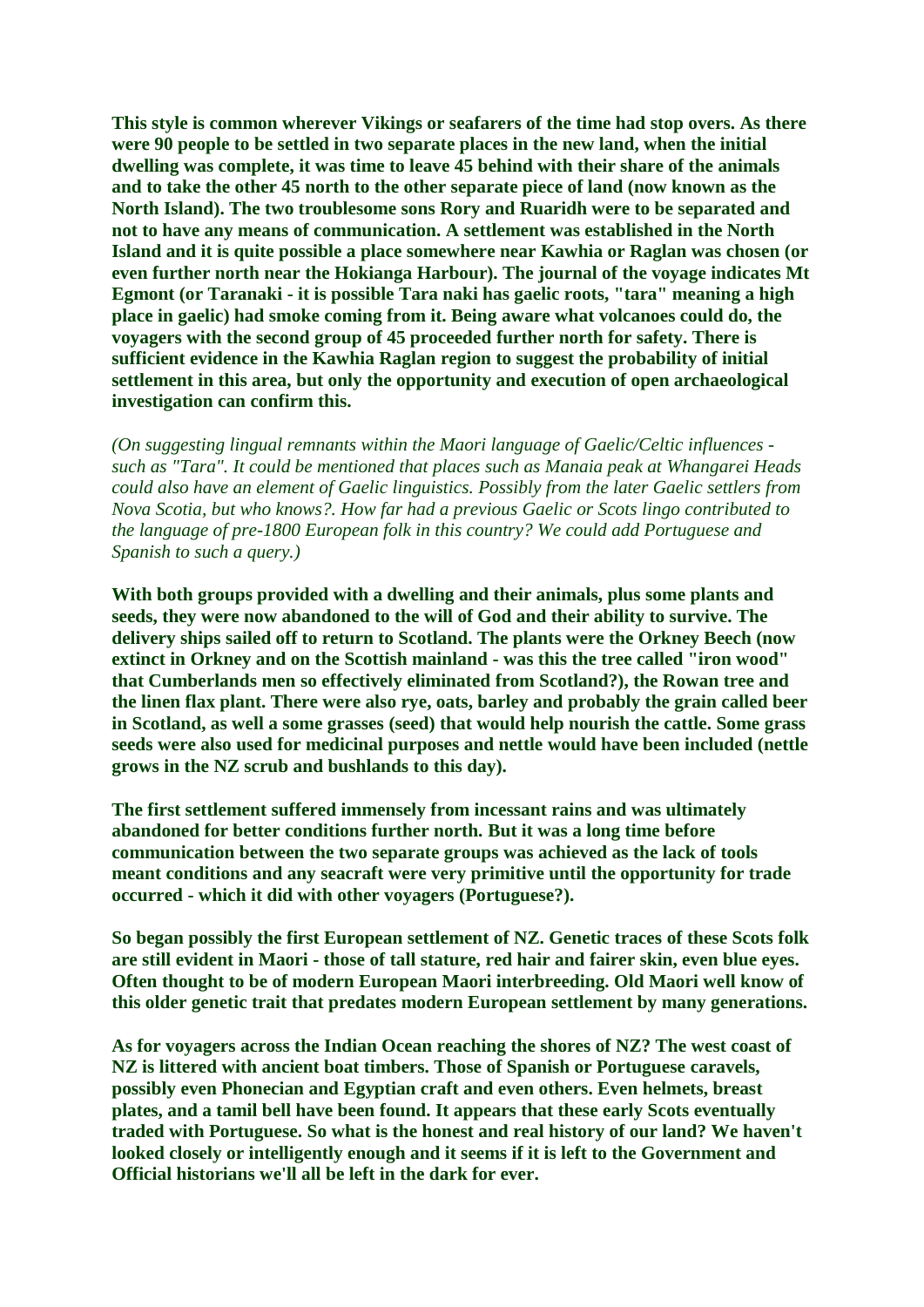**NZ apparently had at least 4 different peoples living in peace (Waitaha constituent peoples), until the arrival of the later incoming aggressors and cannibals. Even so after 8 generations the returning ships commanded by captains with Viking names found Taine's people. They had survived and even prospered. The ships eventually returned to Scotland with some of the young men, descendants of Taine and his exiles. Some returned to NZ with wives they had taken in Scotland (dates around 1283-92AD). Some remained in [Scotland](http://www.kilts.co.nz/macfarlane.htm) with the written records. These records still exist and are carefully preserved. The incoming aggressors and cannibals seem to have eventually succeeded in driving just about all larger forms of life on the islands to extinction. Birds such as the Moa and Huia and even the four varieties of the original human inhabitants in a combination of cannibalism, enslavement and interbreeding / rapine . Will Maoritanga be considered such a benign institution and worthy social form when the time comes to reveal the the truths? The time grows near.** 



[Click here to see ancient settlement site photos](http://www.kilts.co.nz/ancient_settlement1.htm)

*Remains of a typical Scottish/Celtic homestead. (from 12th Century New Zealand?) A modern native NZ Scottish/Celt surveys the ruins. Drystone walls have been pushed out and over. The typical hearthstone, the rock for the family's patron saint, the rock on which the dwellings protective God would have sat, and others are all still in traditional and recogniseable positions. Other such remains abound. This site is now difficult to reach by sea and little known. The original boat access is much changed and boat access is best achieved from an adjacent bay. It is also in the vicinity of a town, possibly of underground Scarabrae style dwellings, ancient Scottish/Celtic graves*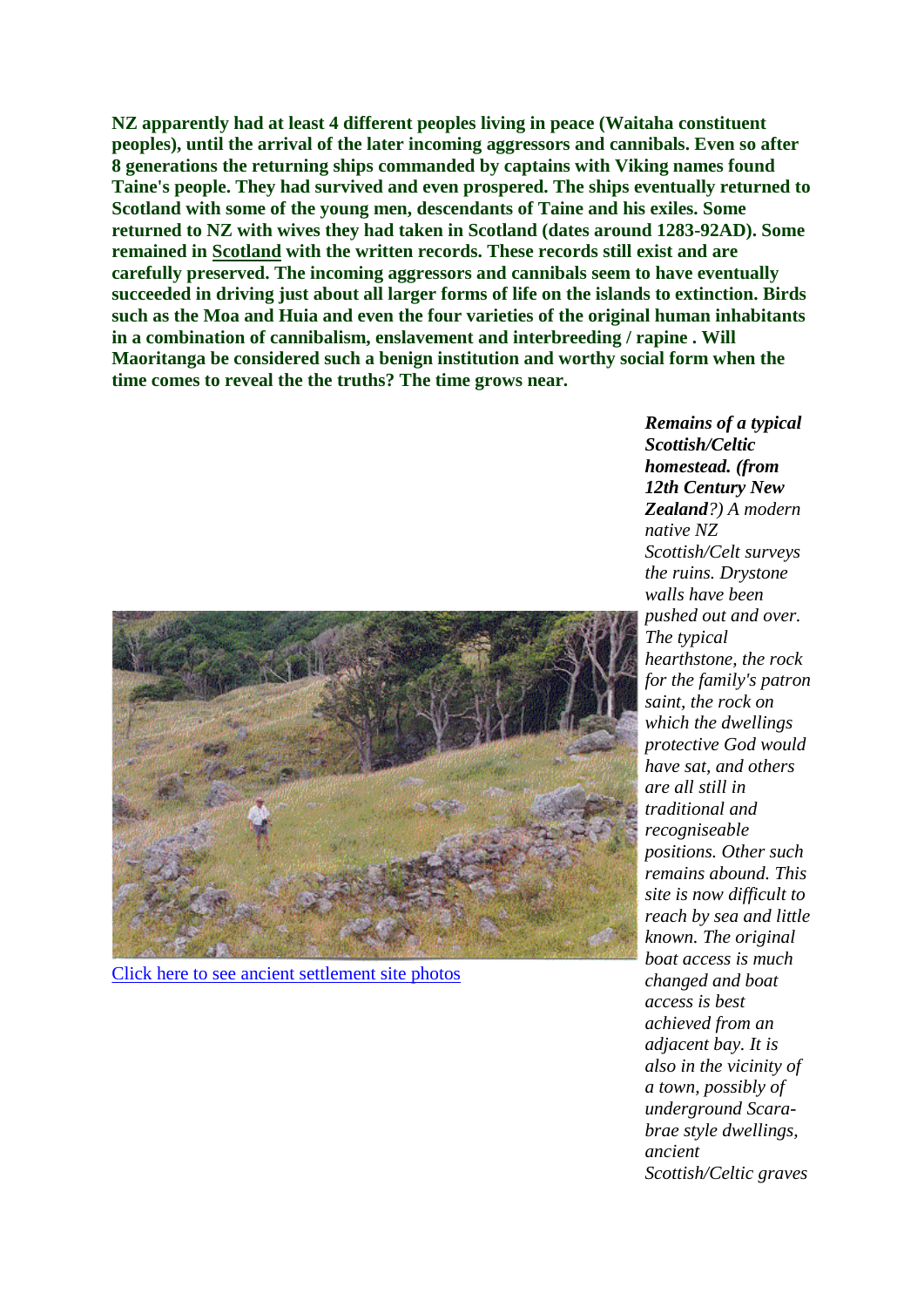*and sites of genocide and other atrocities.* 



*(Above) A town of dwellings similar to the typical Scara-Brae variety, but in NZ!?* Houses were constructed from stone walls and stone roofs. Over these an overburden of rock, soil and grass was placed. This provided protection from the weather, grazing for stock, and camouflage from the cannibals that grew to power at a much later stage after establishment of the community.

According to one source, this is possibly a site where some of Taine's descendants may have lived before being enslaved and devoured by cannibals. Atrocities perpetrated at this site seem to have included the stealing of women. Insight at one grave (pit) indicated small children between the ages of 2 and 6 or so had been buried alive. It appears possible their mothers were taken, their fathers and brothers probably killed, and eaten. It has been recorded that the perpetrators of such atrocities often staked women to the ground through their feet so they could not run away. They were then apparently forced to watch horrific cannibal feasting on their kin (usually while the person being eaten was still alive - the more usual situation while pieces were cut off and then cooked or consumed raw) while being subjected to repeated rape. May God have mercy on all their souls, perpetrator and victim alike, and may we thank God that such times in this country have long since past. (When one actually consideres how long ago, it is only since the mid 1800's that cannibalism really ceased. Some quarters consider generational curses associated with human consumption are not cleared until the 7th generation later. So from some perspectives many people in NZ society descended from folk who indulged in cannibalism, possibly still suffer from such curses).

Activities such as the above are not unique to Maoris. It should be pointed out that atrocities of similar kind were also recorded as having been perpetrated by Celts during invasions of other lands such as Asia Minor (now Turkey). Head hunting of oponents and canibalism of young children etc having been mentioned by classical historians. There remains archaeological evidence of such and we have much to be pleased about that these things are reviled today. It is also an activity that was once reported to be widespread in the Pacific. We cannot conceal such did occur, there and much more recently here in NZ, even well into the 1800's.

Should descendants of the perpetrators of such heinous crimes as mentioned above, have been displaced from lands acquired by such barbaric methods? Should such people cry foul over land they "sold" to European settlers, or perhaps had confiscated, yet suffered little more than a perceived loss of dignity and access to land they never husbanded or owned? What recompense for their victims? The people removed by murder, rapine and desolation of the worst kind? Dubious land claims recognised by the Waitangi Tribunal have not addressed the situation that will arise when descendants of the early Scottish settlers make their legitimate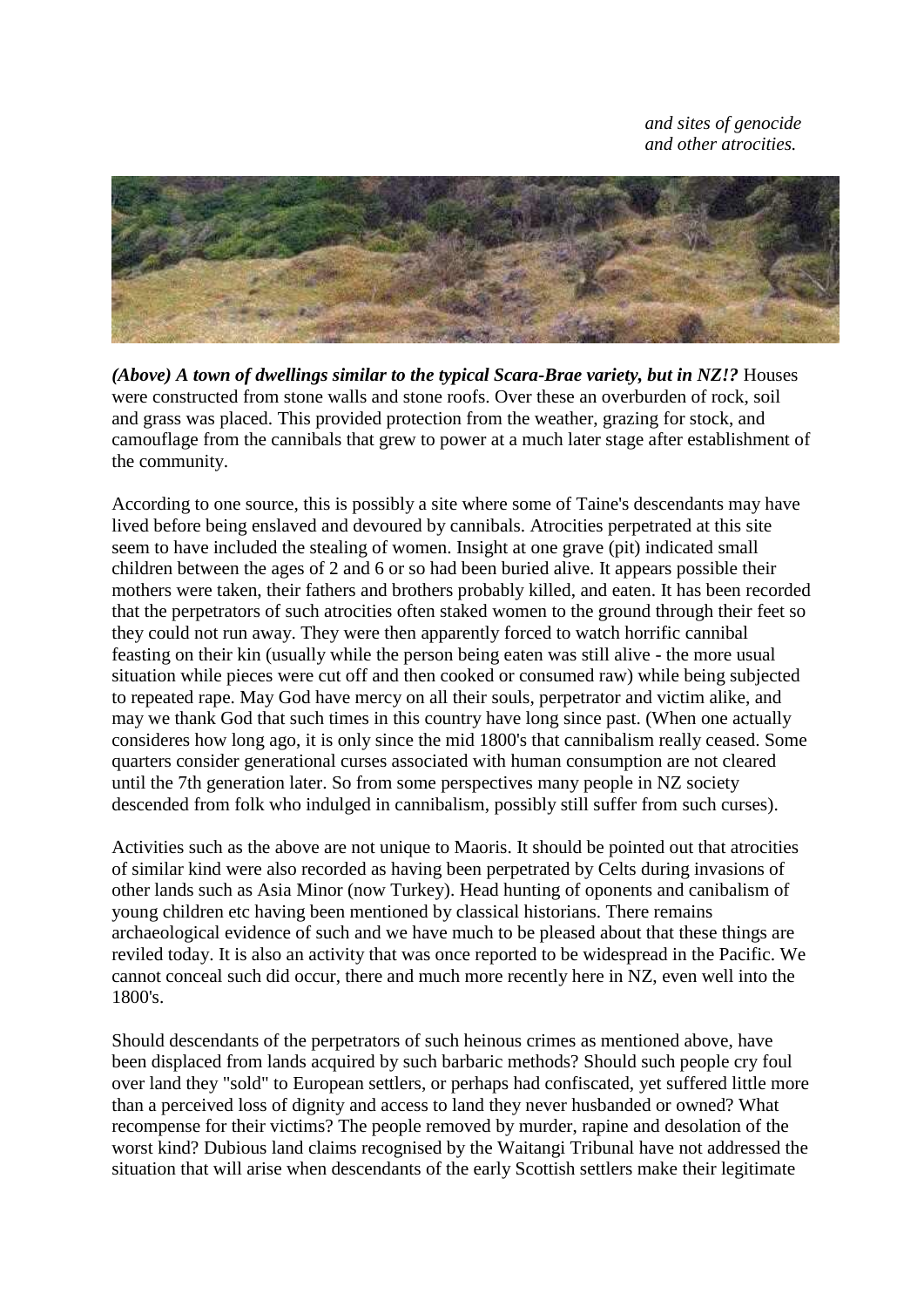claims as the original indigenous population. Their documented history of possession starting in the 11th Century when the land had NO other inhabitants will be revealed! Similar claims could no doubt be made against Maori by descendants of Waitaha, Moriori, by Portuguese settlers, even by the Patu-paiarehe or Turehu if any still remain alive. (And strangely enough it seems there may have been reasonably recent sightings of these folk.). How far back do we go do we go to make restitutions? Is the Waitangi tribunal acting out of fairness or has it become rampant revenge on the part of some Maori? Or a means to entrench a Maori aristocracy to overlord it's graft and corruption into a society already labouring under other inequities? Not all the inhabitants of the lands we know as New Zealand were even given the oportunity to view, negotiate or sign the Treaty. Where are the Moriori, Turehu, Patupaiarehe and Waitaha signatories? Unfortunately utu begets utu and ultimately all Maori may lose face and mana as more damming reasons for revenge are found on behalf of the earlier Celtic settlers. Forgiveness is much more appropriate, but some Maori entities, fully aware of the past are seriously endeavouring to destroy all evidence in artifact, land and access, that could re-establish common knowledge of the earlier groups of 'indigenous' peoples - the real Tangata Whenua!. It is interesting to learn that the term Maori only gained recognition during the 1800's and that prior to the expansion of European settlement, the term Tangata Whenua was used by Maori to refer to peoples here before they arrived!

There is much to be resolved, and much much more to be uncovered in New Zealand. Government agencies and Maori alike may think they have gained control but God has ways and means of correcting injustices. Patience, though it wears thin, has it rewards. To lost souls the wait may seem to take forever, but they are always soothed and welcomed by God when redeemed by love and blessings and kinfolk with forgiveness and reconciliation on their hearts, in Jesus name. God is the Judge and His judgement is final. Who will suffer most from loss of mana in this world when the truth is revealed? If the truth is handled openly the past can be let go through understanding and forgiveness.

---------------------------------------------------------------------------------------------------------------- ------------

### **The Brutal Lands**

The books; "The Musket Wars" by R.D.Crosby, ISBN 0-7900-0677-4 (an excellent honest portrayal of the genocidal cannibalistic ravages perpetrated by Maori tribe against tribe during the 1806-1840 period of modern NZ history). In this period the Maori were at last able to decimate the remnants of the Turehu, the Patupaiarehe and Waitaha peoples and the Moriori) and "Pakeha Maori" by Trevor Bentley ISBN 0-14-028540-7 (a book about presettler European contacts and inhabitants. The number of "dissident Europeans" with no love of British rule in NZ certainly would have provided the Maori knowledge on how to construct Pa (Ruapekapeka) along the lines of embattlements capable of withstanding cannon bombardment, such as was used in the USA at Ticonderoga and Bunker Hill. Belich's history of Maori military brilliance starts to fall apart with this realisation. It would seem that American whalers would have had the knowledge as would any number of Irish/Scots/English vagabonds that jumped ship, escaped from Van Diemans Land or where ever could easily have exchanged knowledge and provided military knowhow.

These books confirm that some of the early Europeans had to join the Maori indulgence in cannibalism to stay alive. Many of them were eaten anyway. Cannibalism and infanticide, slavery and murder were rampant in Maori society, they threatened to exterminate the Maori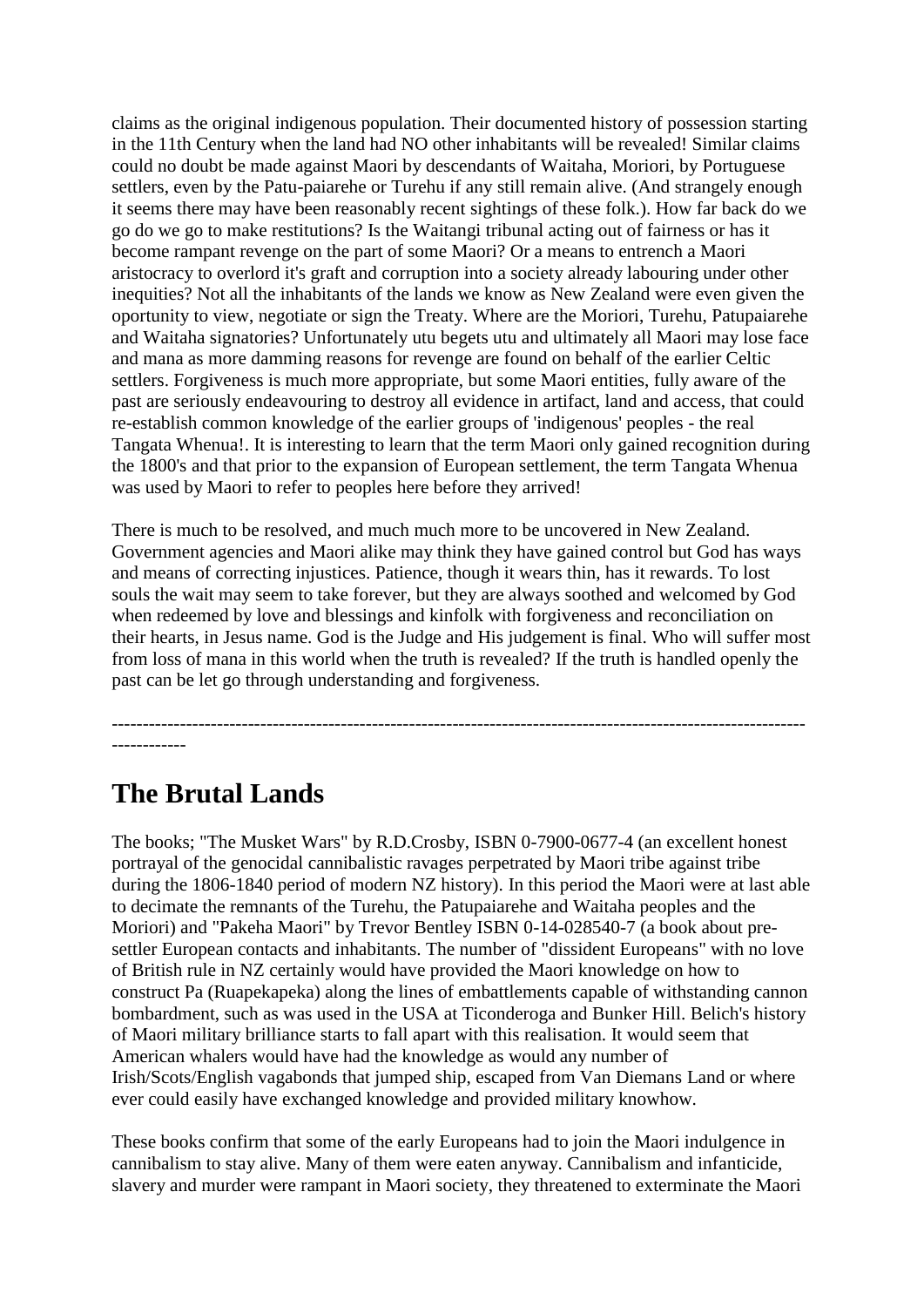(and the original tangata whenua, "people of the land") before the European arrived in significant numbers and Christianity introduced the concepts of value and respect for individual persons, and not just for self and kin. The old cannibalistic lack of value for fellow man or woman or child is a feature that has been contained but it emerges as the subject currently causing great concern in modern NZ society. That of child abuse. Especially the children of one particular sector of our society. The curses of cannibalism and murder carry on until the 7th generation and beyond if requirements of forgiveness and repentance are not met. We are not yet 7 generations away from the curses of cannibalism. The modern excuse by Maori of "suffering from post-colonial trauma" which the descendants of the European settler are being blamed for, is a load of nonsense. The problems lie with the very act of dwelling in the past, ancestral worship, and not having grabbed the opportunity to advance away from the ancient lifestyles and associated curses. Every nation in this world has been subjected to colonisation and immigration as well as emmigration. To use this as an excuse for the failure of many (**not all** by any means) Maori to adapt to a modern world with appropriate standards of civilised behaviour is reprehensible.

----------------------------------------------------------------------------------------------------------------

#### ------------

#### **An ancient people with horrific behaviour patterns?**

Carthage, the North African city from which Cathaginians even threatened the rising power of Rome, was originally a Phoenician settlement. Rome conquered Carthage during the Punic wars. Decadent behaviour, sacrifice and other horrific actions of Carthaginian society so incensed and appalled Rome that Carthage was erased from the face of the earth.

Question: Did any Carthaginians escape and found new colonies? They were after all a seafaring nation as they were Phoenician originally. Phoenician relics have been found in NZ. Apparently Rarotongans have a tradition of Maori being expelled from Rarotanga because of incestuous and canibalistic ways. Much the reasons that gave Rome cause to annihilate Carthage (?). During the First world war Maori troops in Egypt bore striking resemblence to native Egyptians, and apparently picked up the lingo remarkably well. Idle speculation may or may not have any relevance, but whether it does or doesn't cannot be proved until there is objective, serious, open and honest research. Our history is in desperate need of it.

Recent finds in Australia seem to indicate a Phoenician presence in Australia.

This is a precis of a recent report about findings in Australia.

An ancient Queensland mine and port environs could change world history.

A 3,000-year-old mine and harbour discovered on the coast of central Queensland may change Australian, if not world history. Remaining structures have been determined by a resident to trace back to early mining by Phoenicians around 1000 BC. A closely guarded secret, the discovery was made four years ago. The area's rich mineral deposits may have attracted the Phoenicians to the northern Australian coast more than 2,700 years before Captain Cook. World scientific attention is focusing on the discovery at Freshwater Point, near the big coal ports south of Mackay. There are huge sea walls which appear to be designed to allow exporting by sea. One at Sarina is some 800 metres long. It is huge. The harbour wall and the boulders are polished granite set in place with iron slag cement and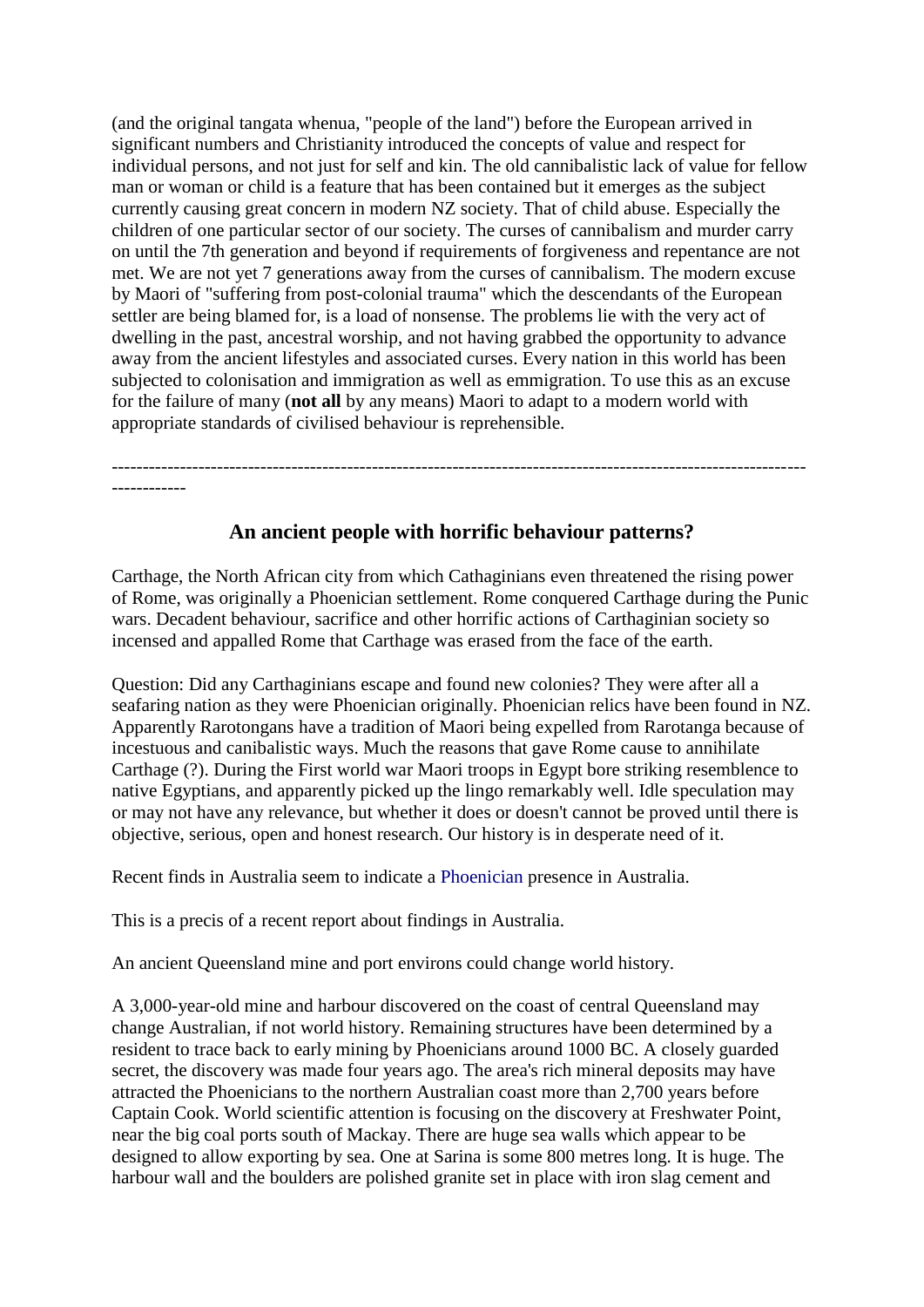copper slags. It is so monstrous three, 200 foot ships could be moored alongside, end to end. The harbour is as calm as a mill pond and beautifully engineered. When archaeologists visit Sarina the structures can be dated more accurately. There is a typical Phoenician temple to their god Baal, and also a cemetery. No detailed excavations have yet proceeded until the archaeologists arrive. Various academics from around the world are intensely interested in it and whatever is disclosed could change world history, let alone our understanding of Australasian history and exploration

... Does this suggest the possibility of links with claimed Phoenician drawings on rocks atop a hill near Taupo in New Zealand?

Did a Chinese Emperor deliberately have his fleet of sea going junks burnt to prevent contact with peoples with horrific traits that had been found on two Islands far to the South East? Chinese ginger plants grow naturally along rivers in the far north of NZ and some northern Maori often have an oriental appearance.

One source of educated medical opinion suggests that the considering the "selective breeding methods of Maori", ie consumption and decimation / genocide of the less agressive peaceful peoples of the the land - of the real Tangata Whenua, we probably have a breed of genetically aggressive inhabitants that need to be greatly modified by inter-breeding with the more recent and less aggressive but more numerous immigrant peoples. Indeed modern social problems seem to support this opinion but the genes may persist for many generations to come. Perhaps discovery of the complete human genetic code may make improvement possible afterall. Adaption and education seems to show some success, but to-date is often slow and limited. The modern push of Maoritanga could be viewed as regressive and potentially fraught with major problems for the future. There is nothing sporting or civil in the modern haka. It's aggressive, boorish juxtaposition over considerate sporting influences and polite behaviour when greeting people to NZ, bodes ill for the future.

**Here is a list of whats and whys?**

----------------------------------------------------------------------------------------------------------------

------------

What happened to the remains of short 4 foot tall people (utensils and all) uncovered by a landslide in the Kaimanawas? Why are such remains, and skeletons, usually handed to Maori, or carefully slipped out of the public arena into oblivion?

What happened to the tall seven foot plus, skeletons found in a rock cave, to which the entrance was conveniently detonated to cover up the evidence? What about the grave of a tall warrior wearing full armour?

Why are authorities now vociferously trying to deny the facts that confirm and prove the Moriori were not Maori?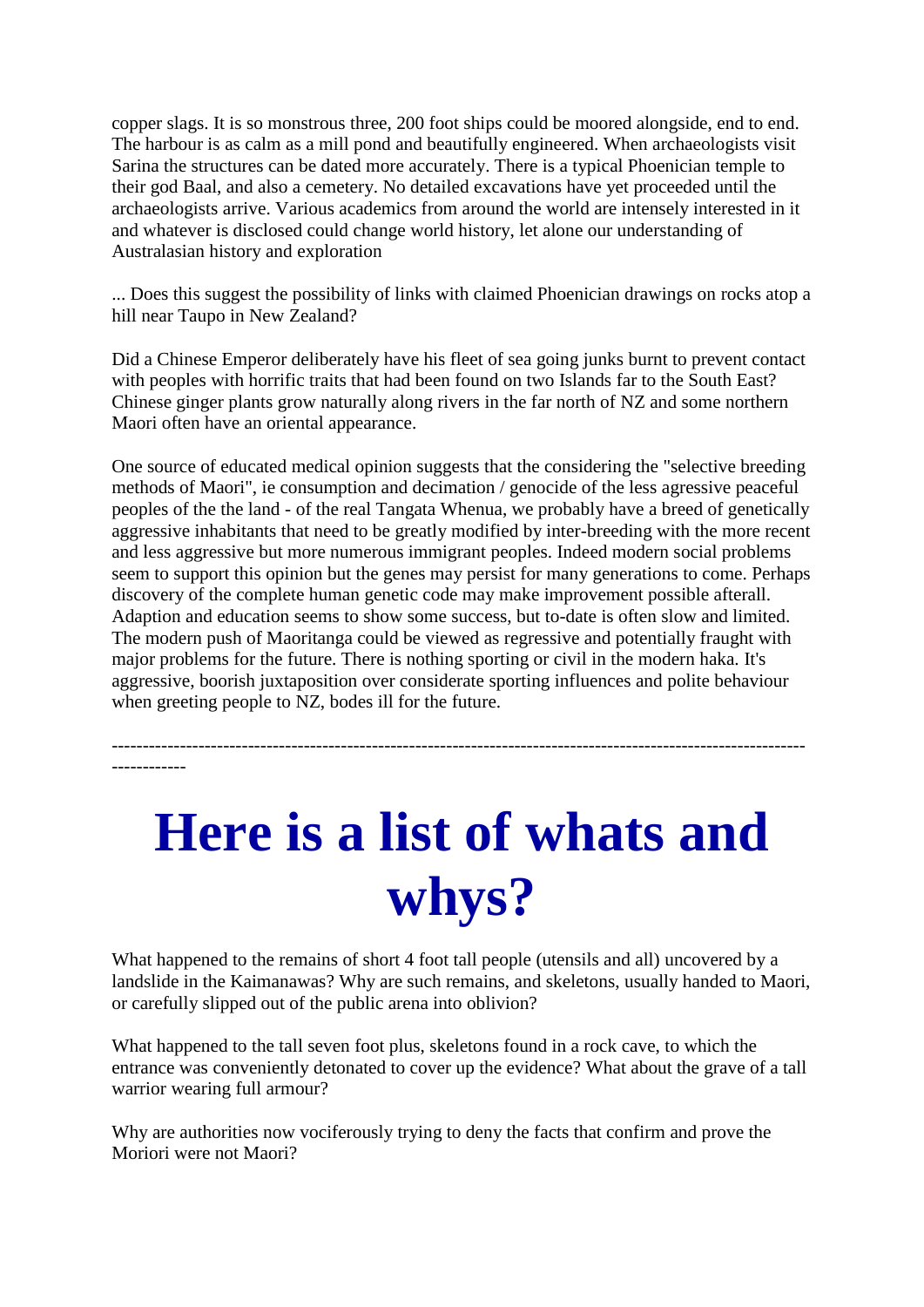Why are early Portuguese artifacts, Phonecian artifacts (or are they Carthaginian?), Celtic and Viking artifacts deliberately destroyed or handed to local Maori Iwi for displosal BEFORE legitimate scientific analysis, genetic DNA fingerfrinting and carbon dating can be done?

Why are all the strange wrecks around New Zealand, ignored, re-buried, destroyed, and not investigated properly?

Where did all the ancient fruit trees around the Kaipara harbour come from? Local lore has it that they have been there from the beginning!

Why are ancient Maori oral records about earlier peoples ignored, hidden, or conveniently supressed, yet equally oral records about land claims are accepted as gospel?

Why do so many early skeletons have characteristics that are definately non-maori (or even any sort of polynesian), when found, simply get handed straight to Iwi who immediatelty secret them away for destructive or secretive disposal?

Why are thousands of pre-Maori sites deliberately being engulfed by Maori claims under covert procedures processed by the Treaty of Waitangi tribunal? Or "by arrangement" with local bodies. or DOC or environmental and government cultural organisations?

Why was Capt. Cook using Portuguese charts when he visited NZ for the first time? Why did these charts show Cook Straight as Portuguese Pass? Why did the map have Portuguse names assigned to various east coast features and places? Why do the East Coast Maori look so Portuguese yet no research is funded to link the facts to the present historical understanding of our country?

Why are numerous constructed stone walls around the country simply written off as "natural rock formations and features"?

Why are strange writings, glyphs, and the like on rocks abounding in waterways and coasts not widely acknowledged as being pre-Maori and associated with known cultures and examples in the old world? Why are Maori given control over waterways where such items are found? Do Maori have or deserve exclusive rights to everything?

Do the Patu pai-arehe people still inhabit remote parts of our country? Some reports, suppressed or ignored of course, indicate they may still be there. Turehu? Te Roroa? Waitaha? there are many names for pre-Maori peoples. Maori elders know this, but avoid giving out the truth or deliberately convey opposite or missinformation about so many things if given a chance.

Why do so many so called Maori designs reflect a strong celtic influence? Were they borrowed from their Celtic predecessors? Or is it that Celtic design and Maori design had a common origin?

Why is "old Maori" suggested to have similarity to much older Celtic languages or an earlier common language? Why do so many place so called Maori place names have such similarity to Gaelic and Celtic language root sounds and meanings? "Tara" in Taranaki is a normal celtic Gaelic term for a place of significance. eg. Tara in Ireland. Can some ancient Gaelic and Celtic scholar investigate the so called Maori place names of NZ and give us insight into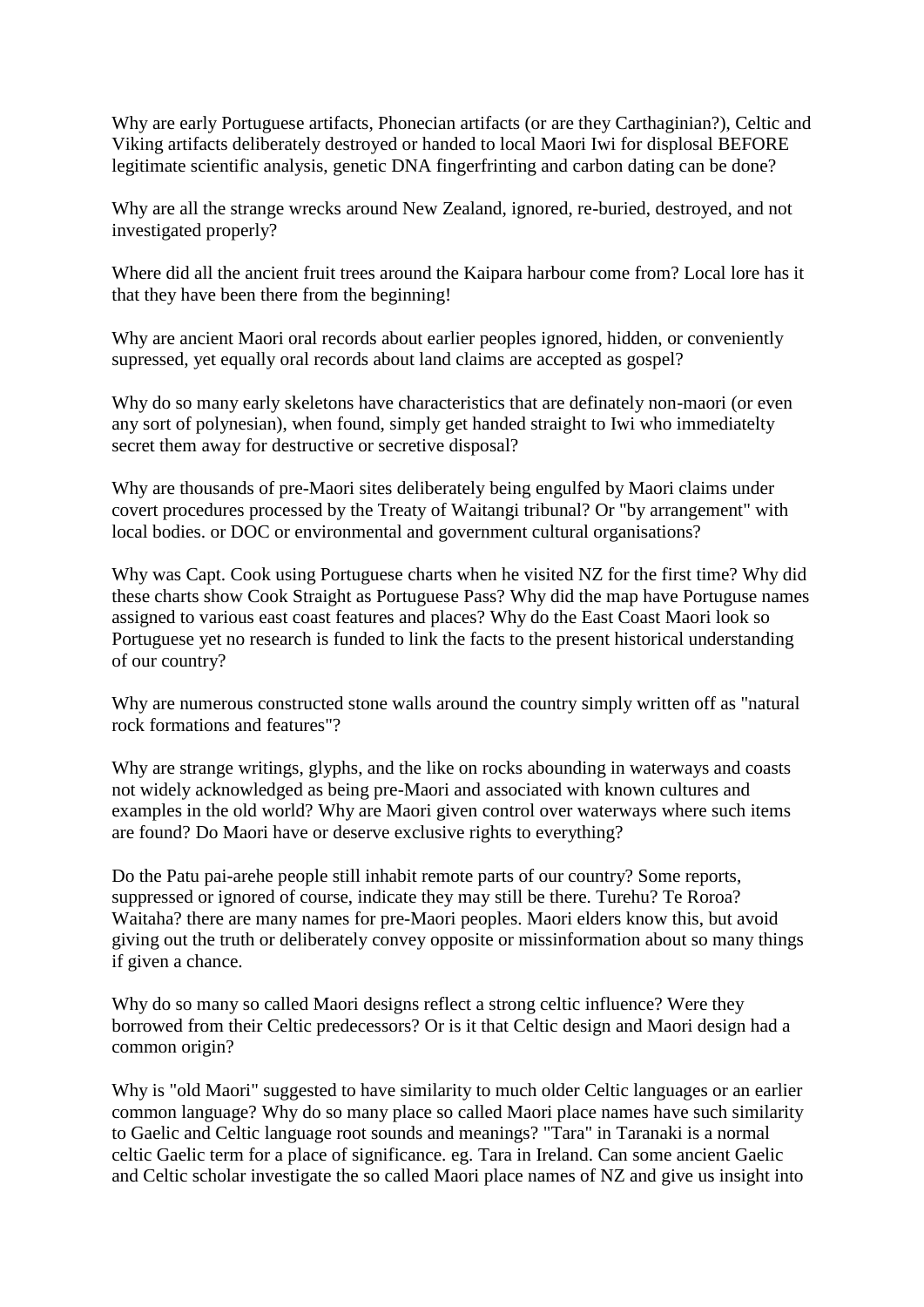their origins? Modern spellings for Maori may inadvertantly conceal linguistic links or borrowed words. Dialectic variance may also add to the puzzle.

Why are some Maoris so scared of the truth? Loss of mana? Mana built on lies and deceit is rubbish! It will be a curse on them. Mana built on willing honesty and truth is far more valuable and beneficial. For people unfamiliar with the NZ term "mana". Mana is a term which covers a multitude of attributes about or concerning the worth of an individual, a family, a tribe etc. It encompasses such as charisma, esprite de corps, social worth, spiritual worth, general standing from personal and public perspectives, power in person, over family, associates, tribe, society, and also in influence over people, things, and events. Consequently there are varying degrees of mana. It can be gained, inherited, or lost.

Why are so many megalithic sites around the country being destroyed? Why is their existence unrecognised, ignored, or even denied ? Why do Maori deny any access to such sites even though public road/access ways exist? Standover tactics forcibly dissuade legitimate investigation.

Why did Maori once admit many many relics, skeletons etc, were "not theirs" or "not of our kind". Why is everything pre-the late 1700's or early 1800's now considered of Maori origin, or assumed to be so, and passed unquestioningly to Maori Iwi?

Why are stone cities kept secret? Why are pine plantations planted to cover and destroy such sites? Cattle, then bull-dozers and forestry logging operations break up, destroy and obliterate valuable ancient sites. Should trees should be removed from old archaeologically significant sites to protect them from obscurity and damage by root systems?

What could Kaiiwi lake reveal, in name and in it's lake bed?

What will happen when ancient 12th century Christian Scottish / Viking settlements are revealed?. Will the documents that record these settlements soon be accepted? Will international courts recognise the validity of claims that will arise as descendants request compensation, or make land claims against Maori and the NZ Government? Will the Maori eventually pay for the rapine, murder and cannibalism and other heinous atrocities? The Moriori have equal rights to make such claims, in spite of a deliberate Government cover up of Moriori society. So too the Waitaha have unresolved claims.

Why is not DNA fingerprinting done on dried heads returned to NZ after being reclaimed from overseas? Why are so many of these heads not of true Maori origin (except possibly having been orginally sold by them?) Many of these show Celtic and Portuguese features. Poor unfortunates perhaps from previous cannibalistic atrocities.

DNA research into Moa hunters reveals polynesian traits, but is that what the researchers were looking for? Did they deliberately or inadvertantly overlook other hybrid traits? Was it just one result that satisfies current opinion at the expense of other anomalous records at other sites aged in the same historical periods?

Unless Maori and the NZ Government come clean and put the records straight, any perception of real or accrued mana will be totally stripped from them and they will become a broken people for all time. Or they can join the rest of NZ on an equal footing and become just one people of a modern and enlightened NZ populace. Let the truth be known!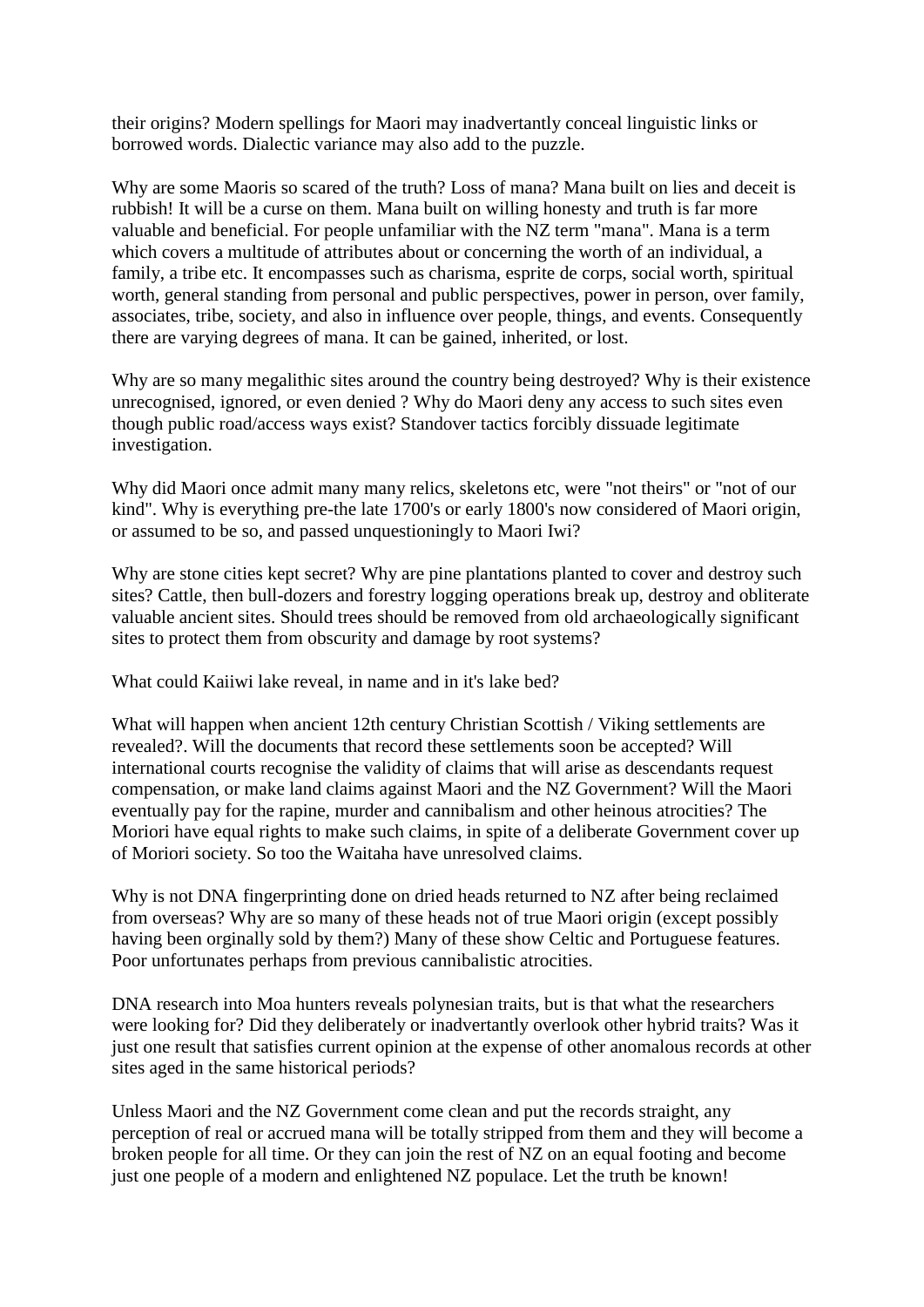Why is Te Papa a grand deception, designed to project a deviant bias of what "our place" is? Why are we not permitted to know the truths about the history of NZ?

#### **Just who's head is it?**



Two heads among those returned to NZ through the efforts of Tau Henare (Henare  $= a$ Maorification of Henry), at the time an MP. These are claimed to be Maori. Where are the DNA test results? Who said they were Maori when they display obviously non-polynesian traits. The head on the left shows red hair, high cheek bones, the Celtic/Nordic teeth clench. Really far more likely to be a European or Celtic head. The head on the right is most likely to be Portguese-Moorish with negroid features. Some suggest the countenance on the latter shows the owner was enduring severe torture at the point of death. Perhaps these are only Maori in as far as they were slaves, or mixed blood from the pre-Maori ethnic groups. Perhaps, given a choice of life, they may not have considered themselves Maori at all? As it is now Maori have claimed them as Maori and that's where they consider forensic evidence should end. We need real and unbiased truth.

Just who are major negotiators, beneficiaries and recipients of Treaty settlements? Are dynastic families with ties in both camps, Maori and European, covertly feathering their own nests - for their personal families of future generations? Who decides to initiate particular claims, who processes them and who decides upon them? Is there collusion? Do the beligerent protectors of Iwi and tribal claims really gain control or are they being used?

Why do we stand by and complacently permit the complicity betwixt some Maori and some persons in Government and bureaucratic posts ruin New Zealand Society?

Why do so many people like myself express such queries? Mostly in private rather than publicly - are we that haunted by corruption in high places and amongst our neighbours? Does someone expect us to believe lies are the truth? Or that deceit and secrecy is open and honest? The fact is, such actions are referred to by most religions, cultures and organisations as corrupt and demonic. Frankly I would expect even an Alien from another world to understand this!

More and more authors are revealing research, facts, statistics, relics and collaborative details. Books raising these questions and showing details, oral and written proof will eventually have the power to alter dogmatic preconceptions. These books are coming as more and more archives reveal the truth. The international nature of the internet, and the networking of people, professional, amateur, cultural enthusiast and even sceptic, will have a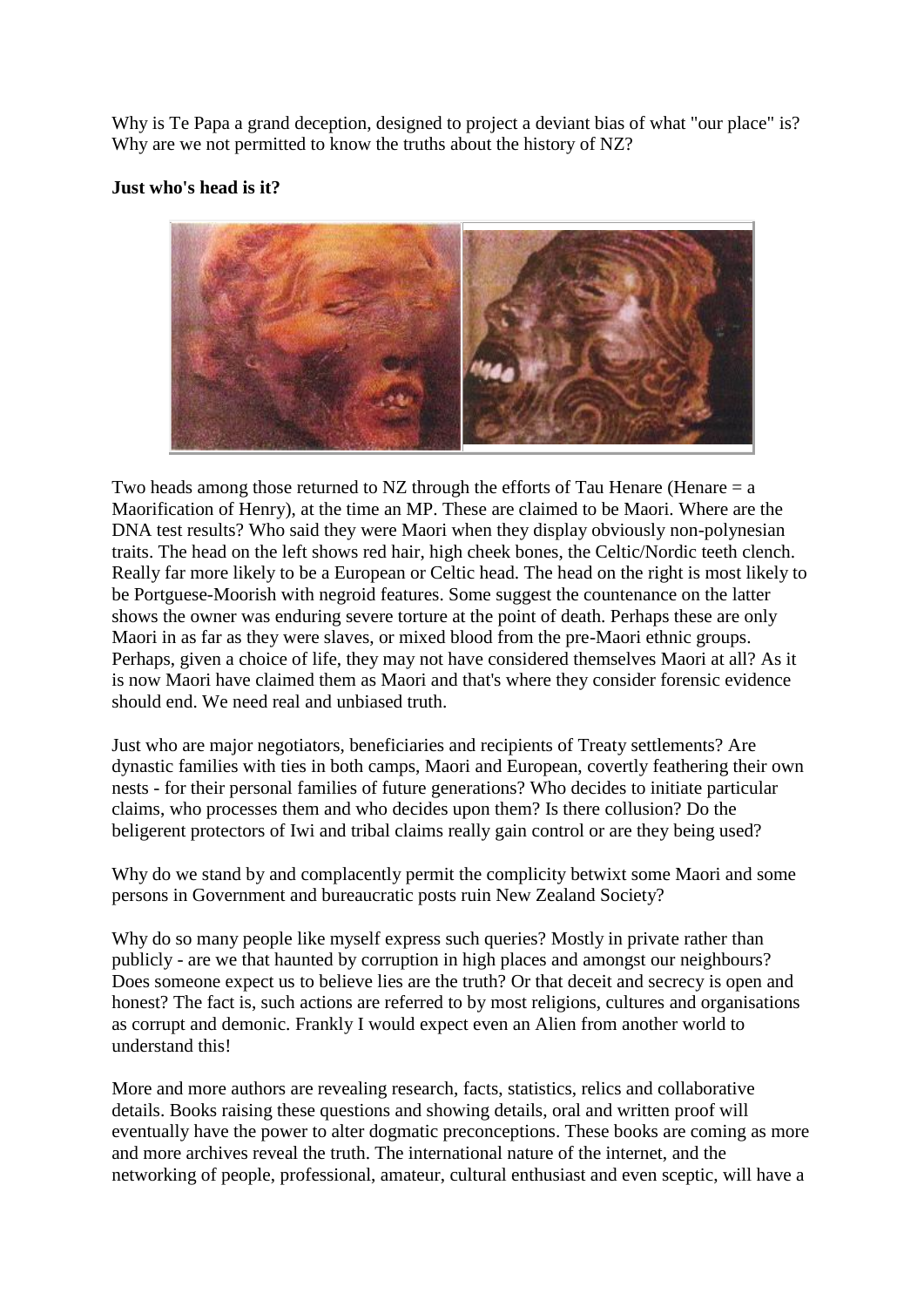real potential for exposure of the truth. The Word is more powerful than the Sword, and Light is stronger than Darkness.

In time answers may be more readily forthcoming and the truth may force itself to the surface in the new millenium. NZ archaeologists and government and local body employees may be freed from the current bondages to Maoridom, the demonic side of Maoritanga and the crazy cultural sensitivities that are such a onesided exchange.

Whether we like it or not the whole matter of Treaty Settlements, the imposition of Maoritanga in Schools, in Public ceremonies and the like, are simply the introduction of bondages to, and a dwelling in the past. It is a negative and demonic revolution that is driving New Zealanders overseas in their thousands, to places like Australia. The media and various Government agencies, even Parliament itself, seem to be governed by negative forces that are corroding and destroying the spiritual and social infrastructure of New Zealand society. A growing maudling, apathetic, un-Godly, Dark-Age and insecure society is threatening to engulf our nation.

The nation needs caring committed persons to foster and nuture spiritual strength against these problems. It also needs action to expose and contain the growing threat to the nation. But success depends on honesty and truth in information, research and attitude in strength by faith, hope and love.

Can you contribute? For a response form indicating your interest, and special experience etc, just [click here.](http://www.kilts.co.nz/PLEASE.HTM)

Also, if you would like to **add** information for historical truth in New Zealand, please send details to: [Taine\\_Response](http://www.kilts.co.nz/mitmhor_response.htm) 

A report has come through that Cambridge University in the UK released a publication in the last 4 years detailing information about a fleet of 10 vessels that came to these shores around 1340AD-1422AD(?). The names of the ships, lists of people aboard and other details about the voyagers are included. Unfortunately the book is not one most people would ever buy to read. It is a technical historical publication. On these ships were slaves who became by the passage of events and history, to be the modern day people who only since the 1970's now consider themselves tanaga whenua. No wonder they don't want history opened up and no wonder they want the stories of the true tangata whenua kept quiet. How can they this when there are people of the real tangata whenua still present in this country? Folk who are being oppressed and denied their rightful historical status. How can government provide such favouritism and preferential treatment to such people by deliberately misconstruing the intent and detail of the Treaty of Waitangi? At this time more details about this Cambridge University book are being sought. In addition researchers are now aware of lists of names of people banished to NZ in the 10th and 12th centuries from Scotland. This begs the question, Was NZ (whatever it was know by eg The Far Land, The Land of Seals??) a Scottish penal colony in times past? Is this another reason why "official historians" keep old documents secret?

Very, very rarely this web-site attracts some aggressive comments: Mostly these indicate a severe paucity of lingual and literate ability. Where possible (usually there is no return e-mail address) a response is sent and the dialogue opens up a new world and greater understanding to such correspondents. Return comments are often quite different in attitude and some have been very positive indeed! This is all about learning and knowldege.